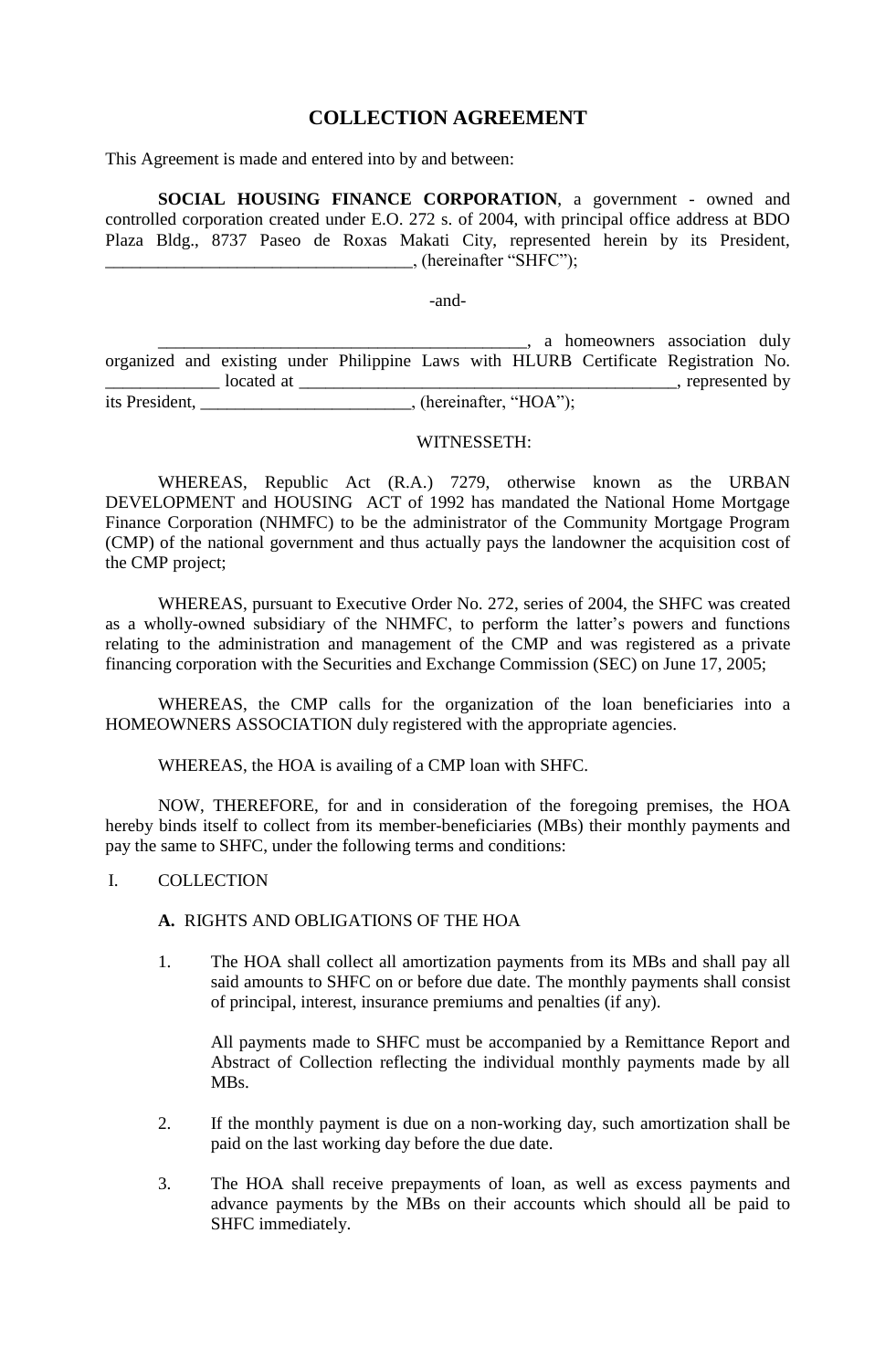4. The HOA shall issue its own Official Receipts for all amounts received from its MBs.

For monitoring and disclosure purposes, the Community Mortgage Receipt (CMR), Remittance Report and Abstract of Collection corresponding to all monthly payments by the HOA to SHFC shall be posted on a designated public place located within the community and accessible for all the MBs.

- 5. In case of error or mistake in the posting of payments of MBs due to the fault of the HOA, the latter shall notify SHFC to correct the error or mistake.
- 6. Before the release of the loan amount for the CMP project, the HOA President and the person assigned with the task of collection shall be required to attend a seminar conducted by SHFC on the pertinent rules and procedure regarding collection of monthly payments.
- 7. The HOA shall be responsible in reminding the MBs of their accounts and in the application of their payments.
- 8. Maintain records provided in Section V.

### **B.** RIGHTS AND OBLIGATIONS OF SHFC

- 1. It shall be the primary responsibility of the HOA to collect from the MBs and to pay the amounts collected to SHFC. However, SHFC reserves the right to collect, accept or refuse direct payments from the MBs, as may be warranted by circumstances.
- 2. The SHFC shall issue the Community Mortgage Receipts (CMR) corresponding to the payments made by the HOA.

#### II. COLLECTION OF PAYMENTS

The HOA shall collect the amount due from its MBs which shall be paid directly to SHFC or its regional offices or to any designated branches of the Land Bank of the Philippines nearest/convenient to the HOA/MBs.

Payment of amortizations by the HOA to SHFC shall not be delayed notwithstanding the non-payment of association dues, taxes and all other fees by its MBs.

In case an MB is declared in default for failure to pay three (3) consecutive months, the HOA should undertake to find a qualified substitute MB. The substitution shall only become effective and enforceable upon approval by SHFC.

Delay or failure to pay the amortizations due shall be a ground for suspension or cancellation of this agreement after notice to the HOA.

#### III. PENALTIES

In the event the HOA fails to collect the amortization payments on due date, any amount due to SHFC shall be subjected to penalty of 1/15 of 1% of the total unpaid amount due, per day of delay, without need of demand.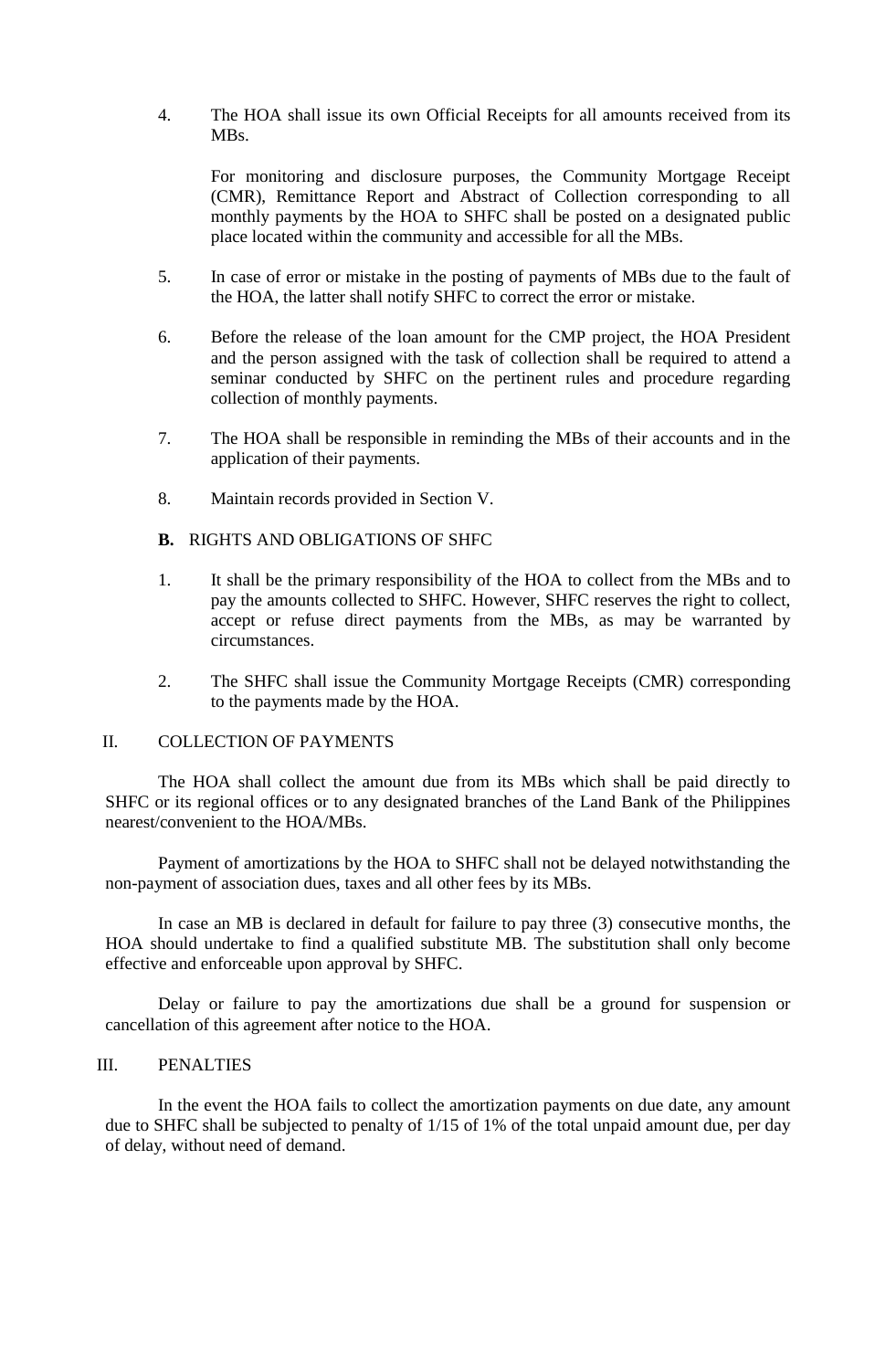## IV. COLLECTION INCENTIVE

The HOA shall be entitled to a collection incentive equivalent to one percent (1%) of the actual gross/total regular collection of the amortization, immediately deductible before payment to SHFC.

However, in computing the collection incentive, the following shall not be included: (a) full payment; (b) lump sum payments using loan proceeds i.e, updating of arrearages of previous CMP project and windfall payments obtained from expropriation proceedings.

## V. MAINTENANCE OF RECORDS

- a. The HOA shall accurately and faithfully maintain an accounting record of all collections made such as but not limited to monthly amortization, association dues, real property tax, etc. For proper monitoring, the HOA shall have a record of all its MBs and the corresponding payments made by each one.
- b. These records shall be accessible to all MBs.
- c. The HOA shall submit its Audited Financial Statement/Treasurer's Report whenever required by SHFC.
- d. All records shall be properly turned over to the new set of officers of the HOA when there is a change of leadership.

# VI. SUSPENSION AND CANCELLATION OF COLLECTION AGREEMENT

SHFC may either suspend or cancel this Collection Agreement after notice to the HOA based on any of the following grounds:

- a. Inefficient collection by the HOA and / or continuous and gradual decline in collections for a period of three (3) consecutive months as evidenced by majority of the MBs becoming delinquent or as a result of internal conflict;
- b. Failure or unreasonable delay to remit collections to SHFC as determined by SHFC;
- c. Unjustifiable refusal by HOA to accept valid tender of payments from the MBs such as but not limited to non-payment of association dues, internal conflict, etc.;
- d. Inactive HOA which renders the HOA unable to operate;
- e. Failure of the HOA to comply with Section V(a) above;
- f. Other grounds analogous to the foregoing.

As a consequence, SHFC may accept direct payments from MBs until SHFC lifts the suspension or reinstates the Collection Agreement.

In order to lift the suspension or reinstate the collection agreement, the HOA shall show proof that any ground cited above are remedied or ceased to exist.

Notwithstanding the provisions for cancellation and suspension of the collection agreement, the following circumstances shall also authorize SHFC to accept direct payments from MBs:

a. Internal conflicts between HOA officers and MBs;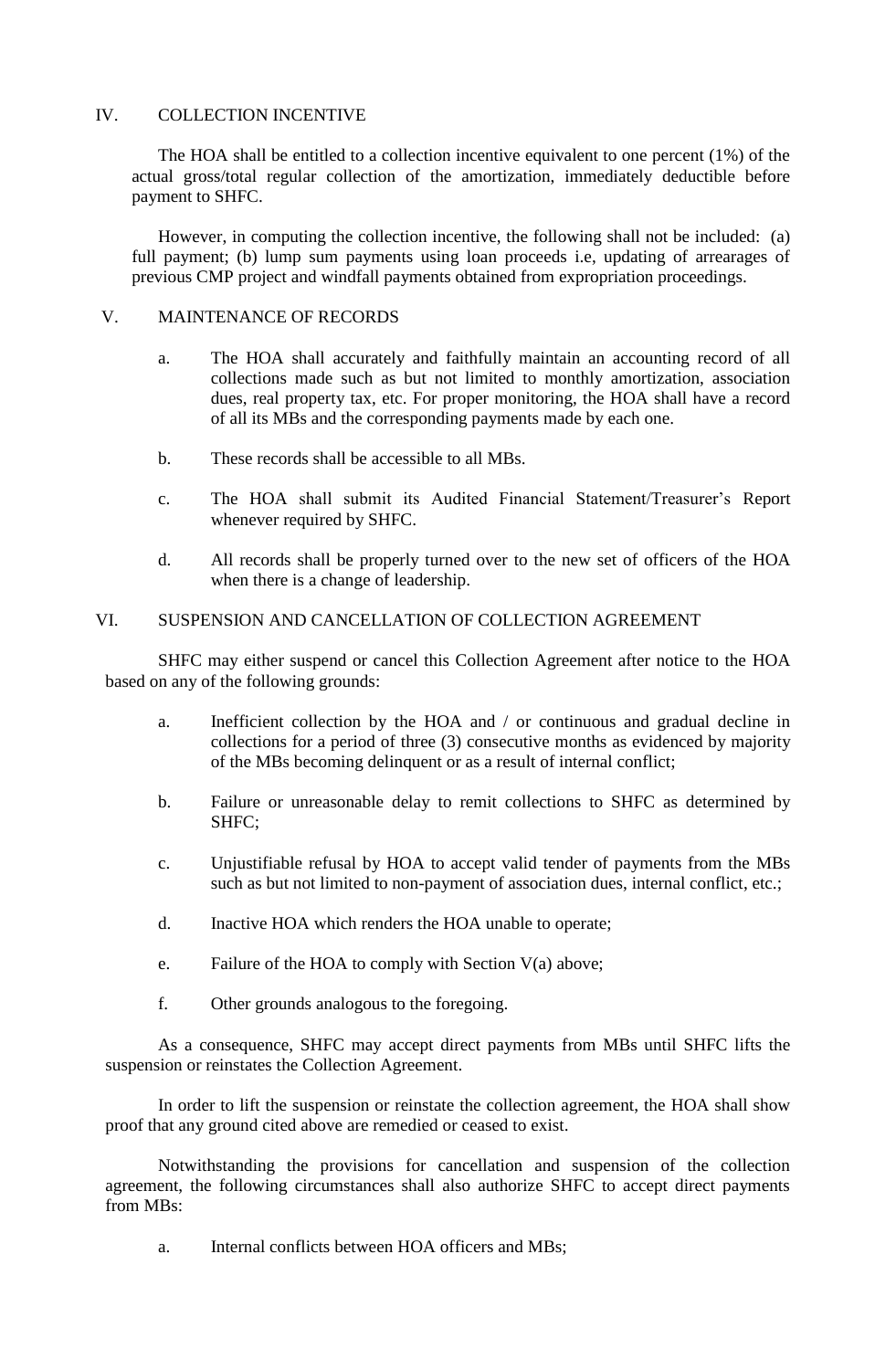- b. Pending case or dispute between HOA officers and MBs in judicial or quasijudicial bodies;
- c. Unjustifiable refusal by HOA to accept valid tender of payments from the MBs such as but not limited to non-payment of association dues, internal conflict, etc.
- d. Inactive HOA which renders the HOA unable to operate;

### VII. OTHER PROVISIONS

- a. Notwithstanding collection by the HOA Officers of the monthly amortization from the MBs, only payments actually received by SHFC shall be credited to the MB's account. SHFC shall not be liable for the non-payment by the HOA Officers of the monthly amortizations collected from its MBs.
- b. SHFC has the right to send its representative to conduct audit/examination of all the records of the HOA at any time during business hours of the day.
- c. The HOA shall adhere to provision of Corporate Circulars that the SHFC may issue from time to time pertaining to the "Community Mortgage Program".
- d. If any or more provisions contained in this Collection Agreement shall be invalid, illegal or unenforceable in any respect, the validity, legality and enforceability of the remaining provisions contained herein shall not in any way be affected or impaired.

### VIII. LEGAL ACTION

- a. *Cost for litigation.* In the event that the SHFC or its assignee/transferee has to initiate any action or proceeding, the latter shall be entitled to collect litigation costs and expenses, including but not limited to Attorney's fees equivalent to at least twenty five (25%) of the total amount due.
- b. *Venue for actions.* Any Court action arising from this note shall be filed exclusively in the appropriate courts in Makati City.

### IX. EFFECTIVITY

This agreement shall immediately take effect upon signing and continue unless suspended or terminated.

IN WITNESS WHEREOF, we have hereunto set our hands this \_\_\_\_\_ day of  $\frac{20}{\sqrt{10}}$ , at  $\frac{1}{\sqrt{10}}$ 

**SOCIAL HOUSING FINANCE CORPORATION \_\_\_\_\_\_\_\_\_\_\_\_\_\_\_\_\_\_\_\_\_\_\_\_\_\_\_\_\_\_**

 **HOA** 

By: By:

 **\_\_\_\_\_\_\_\_\_\_\_\_\_\_\_\_\_\_\_\_\_\_\_\_\_\_\_\_ \_\_\_\_\_\_\_\_\_\_\_\_\_\_\_\_\_\_\_\_\_\_\_\_\_\_\_\_\_**  Government ID No.  $\qquad \qquad$  Government ID No.

*President* President